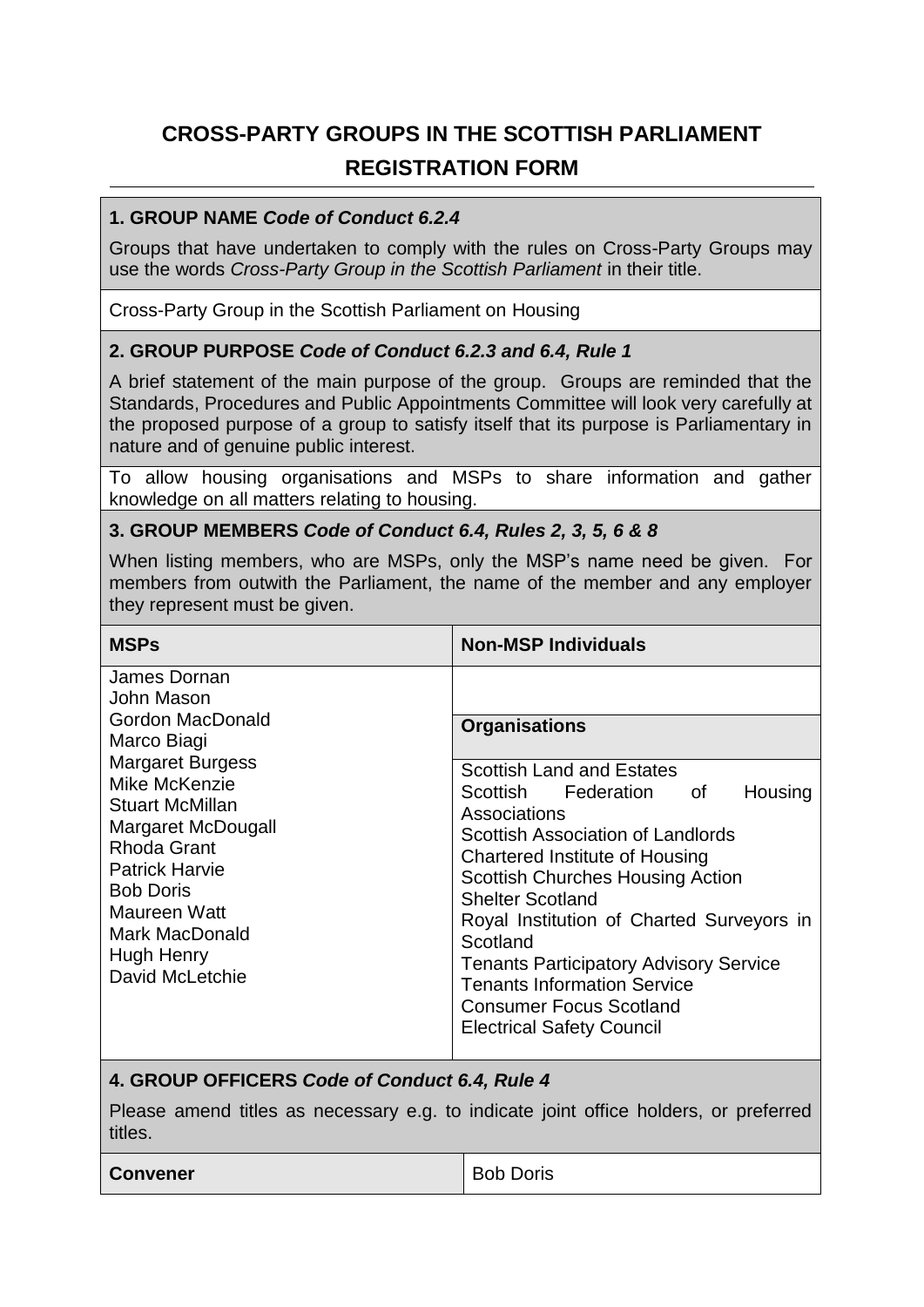| <b>Vice-Convener</b> | <b>Margaret McDougall and Patrick Harvie</b> |
|----------------------|----------------------------------------------|
| <b>Secretary</b>     | Scottish Association of Landlords            |
| <b>Treasurer</b>     | Scottish Association of Landlords            |

## **5. FINANCIAL OR OTHER BENEFITS RECEIVED** *Code of Conduct 6.3.1 & 6.3.7*

The group must register any financial or other material benefit received by the group from whatever source, where the value of the financial sum or benefit from any single source exceeds £500 in any one calendar year. This includes donations, sponsorship, subscriptions, hospitality, gifts, visits, provision of services or accommodation or staff assistance. The value of use of Parliamentary facilities need not be registered.

The details requiring to be registered include a brief description of the benefit, the approximate monetary value, the date on which it was received and the source from which it came. Where a consultancy organisation provides benefits, the client on whose behalf these are provided should be named.

| <b>Date</b> | <b>Amount</b> | <b>Description</b> |
|-------------|---------------|--------------------|
|             |               |                    |

## **6. GROUP SUBSCRIPTION** *Code of Conduct 6.4, Rule 9*

Where a group charges or proposes to charge a subscription, this must be reasonable and the same for all members. The amount of the subscription should be registered and the purposes for which it is intended to use the subscription.

## **Amount per group member per year**

## **7. GROUP STAFF AS PARLIAMENTARY PASS HOLDERS**

If a group makes use of staff issued with a Parliamentary pass, any paid activity undertaken by those staff where the employer benefits from the pass holder's access to the Parliament must be registered. There is no need to state the amount of remuneration. The requirement relates both to staff employed directly by the group and to staff employed by an outside organisation to provide assistance to the group.

| <b>Staff name</b>                            |  |
|----------------------------------------------|--|
| Title of post                                |  |
| Name and address of employer<br>organisation |  |
| Type of employer organisation                |  |